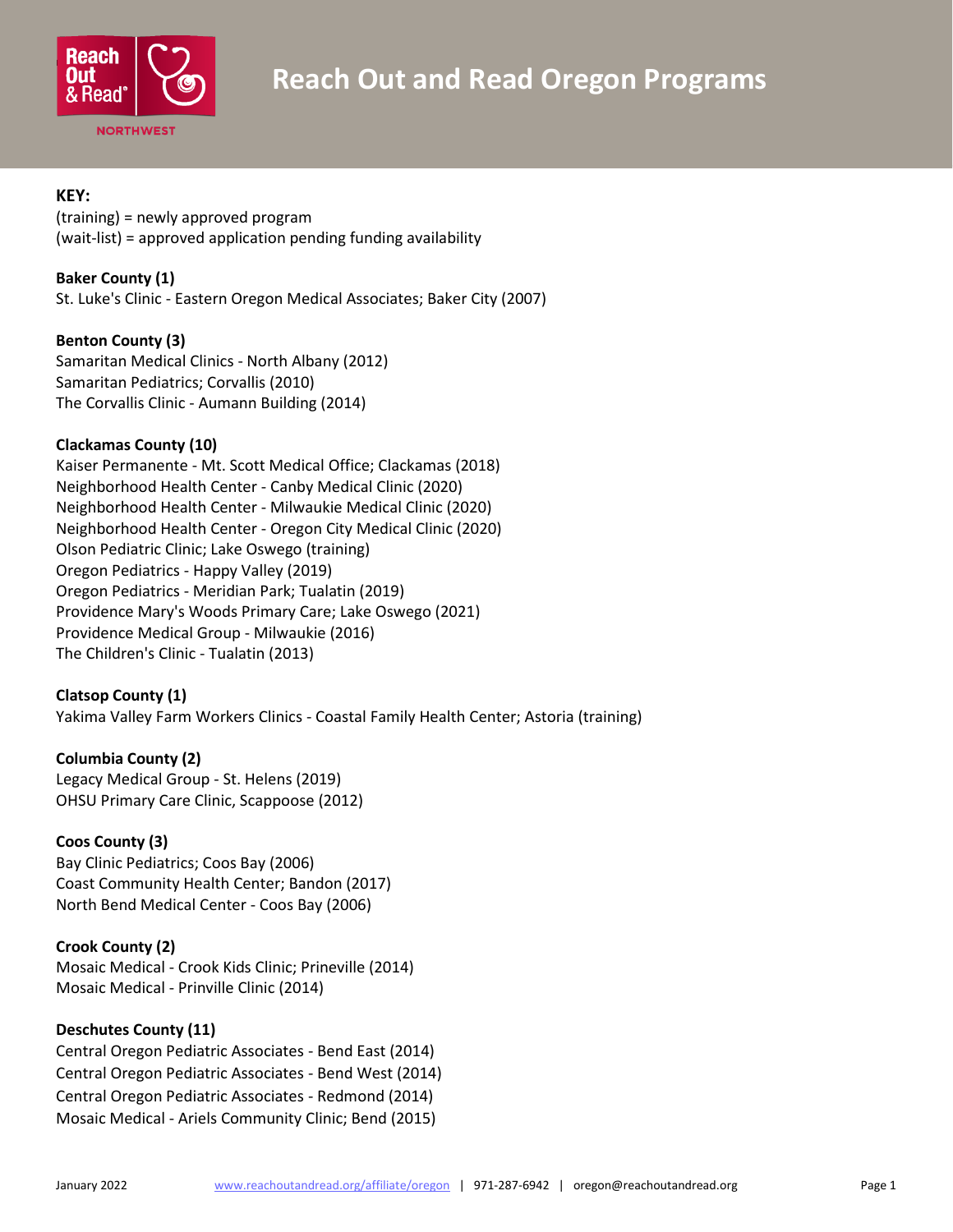Mosaic Medical - Bend High School-Based Health Center (2015) Mosaic Medical - East Bend Family Medicine (2014) Mosaic Medical - East Bend Pediatrics; Bend (2013) Mosaic Medical - Ensworth Elementary School-Based Health Center; Bend (2014) Mosaic Medical - Lynch School-Based Health Center; Redmond (2014) Mosaic Medical - Redmond Clinic (2014) St. Charles Redmond Family Care Clinic (2011)

## **Douglas County (5)**

Aviva Health - Myrtle Creek (2013) Aviva Health - Roseburg (2011) Aviva Health - Sutherlin (2014) North River Pediatrics; Roseburg (2016) South River Community Health Center - Winston (2020)

#### **Harney County (2)**

Harney County Public Health Department - High Country Health and Wellness; Burns (2018) Harney District Hospital Family Care; Burns (2014)

# **Hood River County (2)**

One Community Health - Hood River (2015) One Community Health - Hood River Valley High School-Based Health Center (2015)

### **Jackson County (4)**

La Clinica - Central Point Health Center (2017) Providence Medical Group - Medford Pediatrics (2007) Providence Medical Group - Eagle Point (2016) Southern Oregon Pediatrics; Medford (2017)

### **Jefferson County (4)**

Mosaic Medical - Madras Clinic (2014) Mosaic Medical - Madras High School-Based Health Center (2017) St. Charles Madras Family Care Clinic; Madras (2018) Warm Springs Health & Wellness Center (2012)

### **Josephine County (3)**

Grants Pass Clinic, LLP (2007) Grants Pass Pediatrics (2016) Siskiyou Pediatric Clinic, LLP; Grants Pass (2013)

### **Klamath County (2)**

Cascades East Family Medicine Clinic; Klamath Falls (2013) Sanford Children's Clinic - Klamath Falls (2017)

### **Lane County (5)**

Community Health Centers of Lane County - RiverStone and Delta Oaks Clinics; Springfield (2013) PeaceHealth Pediatrics Barger Clinic; Eugene (2009) PeaceHealth Pediatrics Downtown Eugene (2007) PeaceHealth Pediatrics Riverbend Pavilion; Springfield (2007) PeaceHealth Sacred Heart Riverbend Neonatal Intensive Care Unit; Springfield (2020)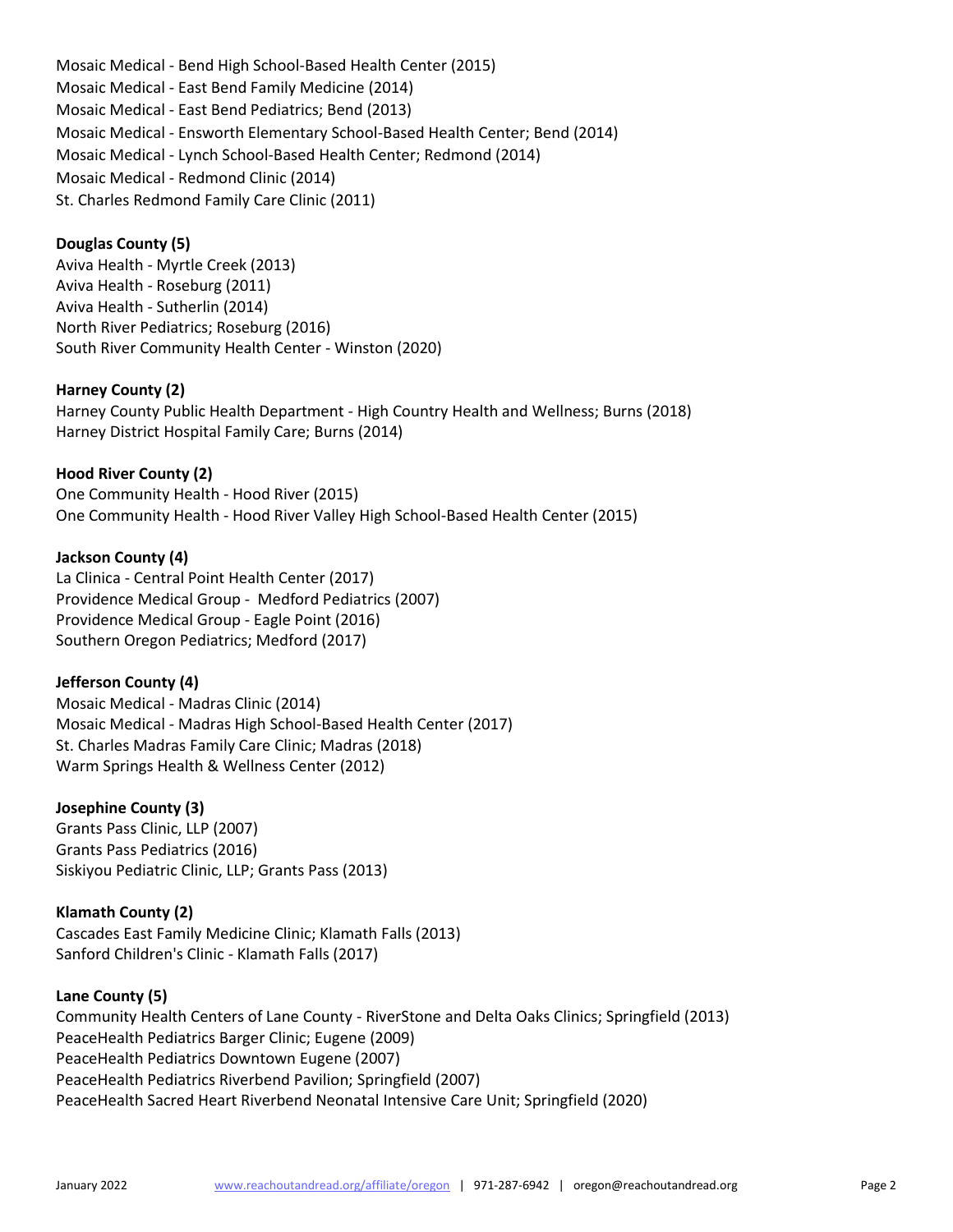# **Lincoln County (2)**

Samaritan Lincoln City Medical Center (2017) Siletz Community Health Clinic (2020)

# **Linn County (5)**

Samaritan Family Medicine - Geary Street; Albany (2015) Samaritan Family Medicine Resident Clinic; Lebanon (2019) Samaritan Lebanon Health Center Pediatrics (2008) Samaritan Mid-Valley Children's Clinic; Albany (2012) Santiam Hospital - Santiam Medical Clinic, Mill City (2015)

## **Malheur County (1)**

Snake River Pediatrics, PC; Ontario (2017)

### **Marion County (17)**

Childhood Health Associates of Salem (2000) Family Medical Group - Silverton (training) Kaiser Permanente - Keizer Station Medical Office (2019) Kaiser Permanente - North Lancaster Medical Office; Salem (2019) Kaiser Permanente - Skyline Medical Office; Salem (2019) Salem Health Medical Clinic - Skyline Village; Salem (2015) Salem Health Medical Clinic - Woodburn (2019) Salem Pediatric Clinic (2014) Santiam Hospital - Aumsville Medical Clinic (2015) Santiam Hospital - Cascade Medical Clinic; Stayton (2020) Santiam Hospital – Sublimity Medical Clinic (2016) Santiam Medical Associates; Stayton (2017) WFMC Health; Salem (2006) Woodburn Pediatric Clinic (2014) Yakima Valley Farm Workers Clinics - Lancaster Family Health Center; Salem (2015) Yakima Valley Farm Workers Clinics - Pacific Pediatrics; Woodburn (2016) Yakima Valley Farm Workers Clinics - Salud Medical Center; Woodburn (2014)

# **Multnomah County (33)**

Brave Care - Northeast Sandy Clinic; Portland (2020) Brave Care - Sellwood Clinic; Portland (2020) Children's Community Clinic; Portland (2019) Kaiser Permanente - Faubion School, 3 to PhD Wellness Center; Portland (2018) Kaiser Permanente - Gateway Medical Office; Portland (2018) Kaiser Permanente - Interstate Medical Office East; Portland (2018) Kaiser Permanente - Rockwood Medical Office; Portland (2018) Legacy Health - Randall Children's Pediatric Care-Emanuel; Portland (2002) Multnomah County Health Department - East County Health Center; Gresham (2002) Multnomah County Health Department - La Clinica de Buena Salud; Portland (2002) Multnomah County Health Department - Mid County Health Center; Portland (2002) Multnomah County Health Department - North Portland Health Center; Portland (2002) Multnomah County Health Department - Northeast Health Center; Portland (2000) Multnomah County Health Department - Rockwood Community Health Center; Gresham (2010) Multnomah County Health Department - Southeast Health Center; Portland (2013) Multnomah County Health Department - Student Health Centers; Portland (2012) NARA Indian Health Clinic; Portland (2020) NARA Wellness Center; Portland (2020)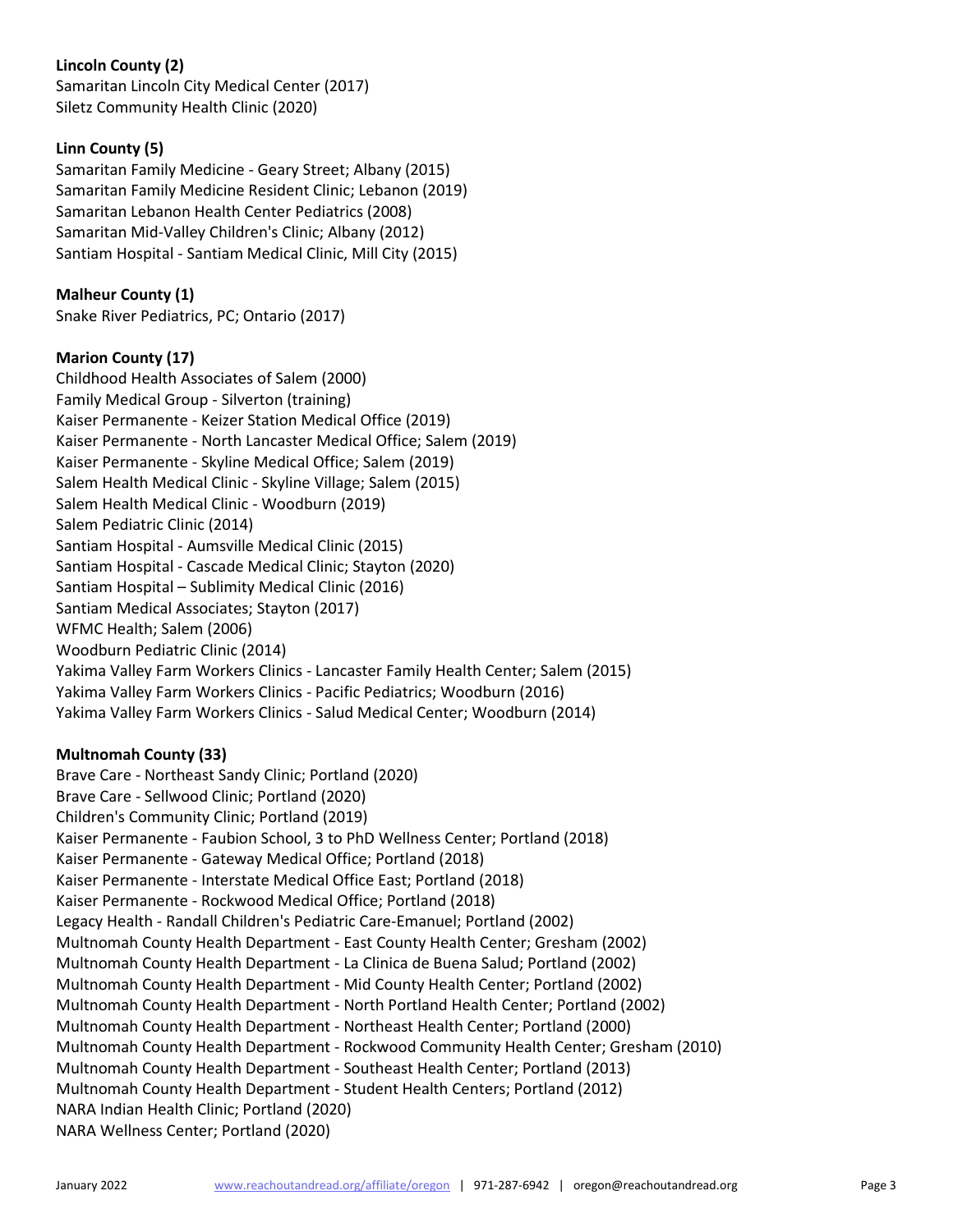OHSU Child Development & Rehabilitation Center; Portland (2017) OHSU Doernbecher Pediatrics Clinic, Marquam Hill; Portland (2000) OHSU Immediate Care Clinic, Richmond; Portland (2020) OHSU Pediatric Craniofacial and Cleft Palate Program; Portland (2013) OHSU Primary Care Clinic, Gabriel Park; Portland (2012) OHSU Primary Care Clinic, Richmond; Portland (2013) OHSU Primary Care Clinic, South Waterfront; Portland (2012) Pediatric Associates of the Northwest - Portland Office (2012) Providence Medical Group - Gateway Family Medicine; Portland (2012) Providence Medical Group - Gresham (2021) Providence Medical Group - Southeast; Portland (2018) Wallace Medical Concern - Rockwood Medical Clinic; Portland (2017) Yakima Valley Farm Workers Clinics - Rosewood Family Health at Gateway; Portland (2021) Yakima Valley Farm Workers Clinics - Rosewood Family Health at Lents; Portland (2021) Yakima Valley Farm Workers Clinics - Rosewood Family Health Center; Portland (2020)

### **Polk County (5)**

Grand Ronde Health & Wellness Center (2014) Kaiser Permanente - West Salem Medical Office (2019) Salem Health Medical Clinic - Central Health and Wellness Center; Independence (2016) Salem Health Medical Clinic - Edgewater; Salem (2015) Salem Health Medical Clinic - Monmouth (2015)

**Sherman County (1)** Sherman County Medical Clinic; Moro (2015)

#### **Tillamook County (2)**

Adventist Health Tillamook - Pacific City (2021) Adventist Health Tillamook - Women's and Family Health (2019)

### **Umatilla County (1)**

Yakima Valley Farm Workers Clinics - Mirasol Family Health Center; Hermiston (2021)

#### **Union County (3)**

Grande Ronde Hospital - Elgin Clinic (2016) Grande Ronde Hospital - Union Clinic (2016) Grande Ronde Hospital - Women's & Children's Clinic; La Grande (2008)

#### **Wallowa County (1)**

Building Healthy Families / Winding Waters Clinic; Enterprise (2013)

#### **Wasco County (3)**

Mid-Columbia Medical Center - Family Medicine; The Dalles (2011) Mid-Columbia Medical Center - Pediatrics; The Dalles (2004) One Community Health - The Dalles (2021)

#### **Washington County (27)**

Hillsboro Pediatric Clinic - Main Street; Hillsboro (2014) Hillsboro Pediatric Clinic - Orenco Station; Hillsboro (2007) Kaiser Permanente - Beaverton Medical Office (2019) Kaiser Permanente - Hillsboro Neighborhood Office (2019) Kaiser Permanente - Murray Hill Medical Office; Beaverton (2019)